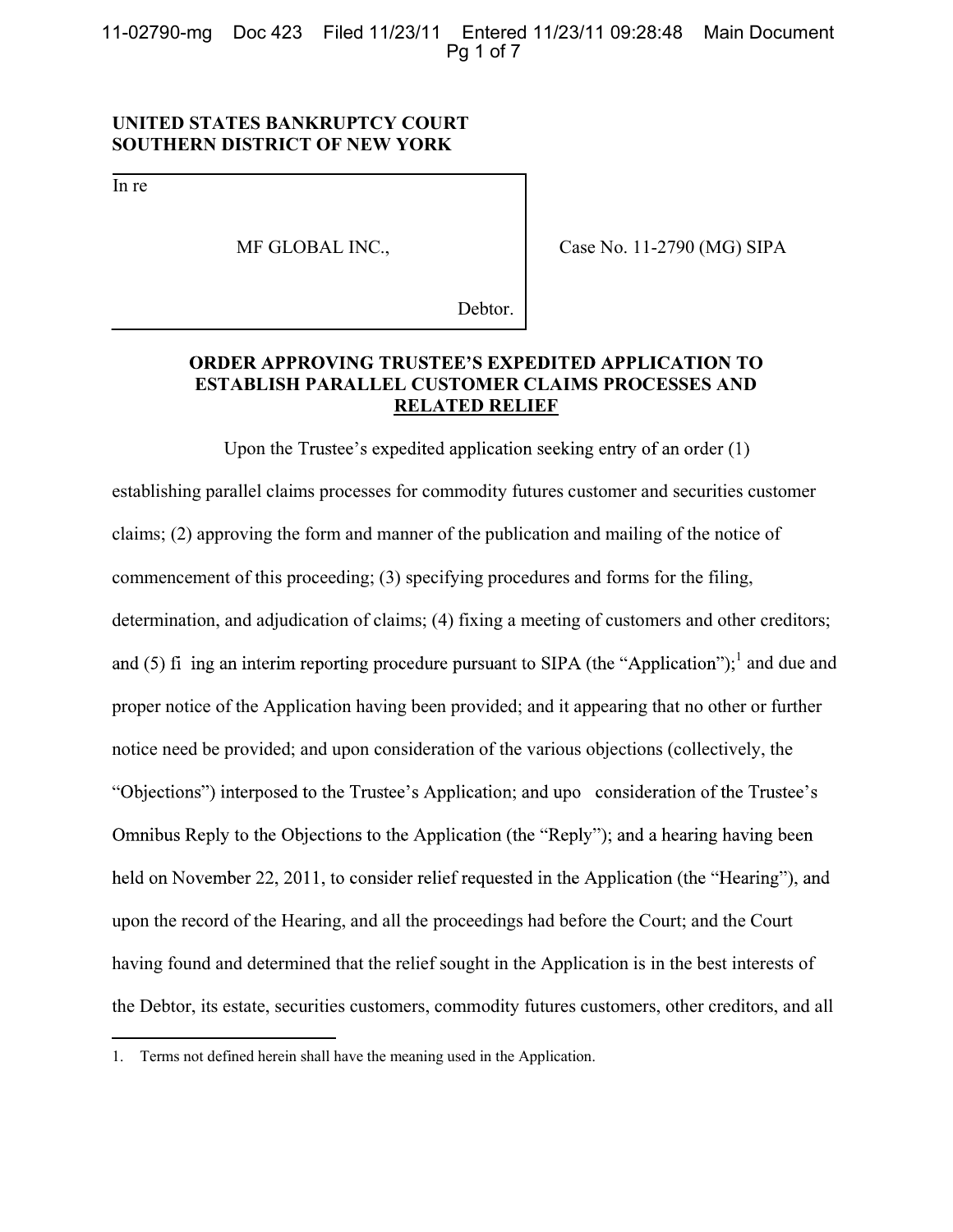parties in interest, and that the legal and factual bases set forth in the Application establish just cause for the relief granted herein; and after due deliberation and sufficient cause appearing therefore, it is:

ORDERED that the Application is granted; and it is further

ORDERED that the notice of commencement attached as Exhibit 4 (A) to the Reply (the "Notice of Commencement"), and the explanatory letters, claim forms, instructions and notice of deficiency of claim and notice of trustee's determination of claim appearing as Exhibit 4 (B, C, D, E, and F) to the Reply be, and they hereby are, authorized and approved; and it is further

ORDERED that the Trustee shall have the authority, on the advice and consent of the Securities Investment Protection Corporation ("SIPC") and the Commodity Futures Trading Commission ("CFTC"), to amend these forms without further order of this Court; and it is further

ORDERED that the Trustee shall cause the Notice of Commencement, substantially in the form attached to the Reply as Exhibit  $4(A)$ , to be published no later than December 2, 2011 in all editions of *The New York Times*, all editions of *The Wall Street Journal*, all editions of *The Financial Times*, and all editions of *The Chicago Tribune*; and it is further

ORDERED that the Trustee shall cause documents substantially in the form of Exhibit 4  $(A, B, C, and D)$  to the Reply to be mailed to persons who, as identified from the Debtor's books and records, may potentially assert claims as securities customers, commodity futures customers, or general creditors, on or before December 2, 2011, and finding that such mailing complies with SIPA § 78fff-2(a)(i) and Bankruptcy Code § 765(a) and 17 C.F.R.  $§ 190.02(b)(4);$  and it is further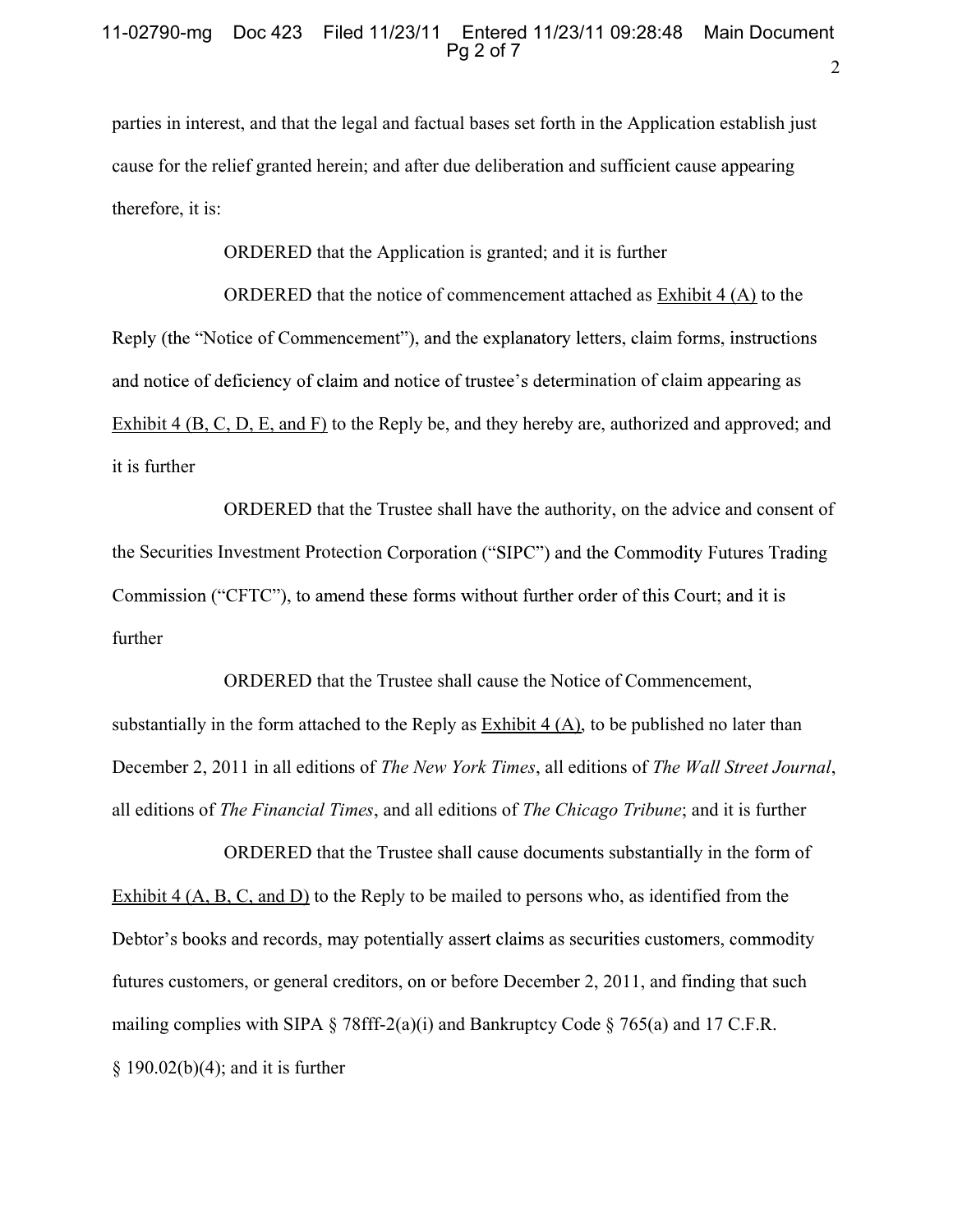## 11-02790-mg Doc 423 Filed 11/23/11 Entered 11/23/11 09:28:48 Main Document  $Pq 3 of 7$

ORDERED that the Trustee shall cause documents substantially in the form of Exhibit 4 (A, B, C, and D) to the Reply to be made available on the Trustee's website, www.mfglobaltrustee.com, for download, no later than the day after the date of entry of this order; and it is further

ORDERED that the Trustee shall have the authority, as provided in section 78fff-2(b) of SIPA, to satisfy securities customer claims, insofar as the claims agree with the Debtor's books and records, or are otherwise established to the Trustee's satisfaction, without further orders of this Court; and it is further

ORDERED that nothing in this order shall prevent the Trustee from agreeing to procedures for intercompany claims as the Trustee may determine is in the best interests of the MFGI estate; and it is further

ORDERED that, with respect to securities customer net equity claims, the Trustee shall have the authority to satisfy claims out of moneys made available to the Trustee by SIPC notwithstanding the fact that there has not been any showing or determination that there are sufficient funds of the Debtor available to satisfy such claims; and it is further

ORDERED that, with respect to securities customer claims relating to, or securities customer net equities based upon, securities of a class and series of an issuer which are ascertainable from the books and records of the Debtor or are otherwise established to the satisfaction of the Trustee, the Trustee shall have the authority to deliver securities of such class and series, if and to the extent available to satisfy such claims in whole or in part, with partial deliveries to be made pro rata to the greatest extent considered practicable by the Trustee; and it is further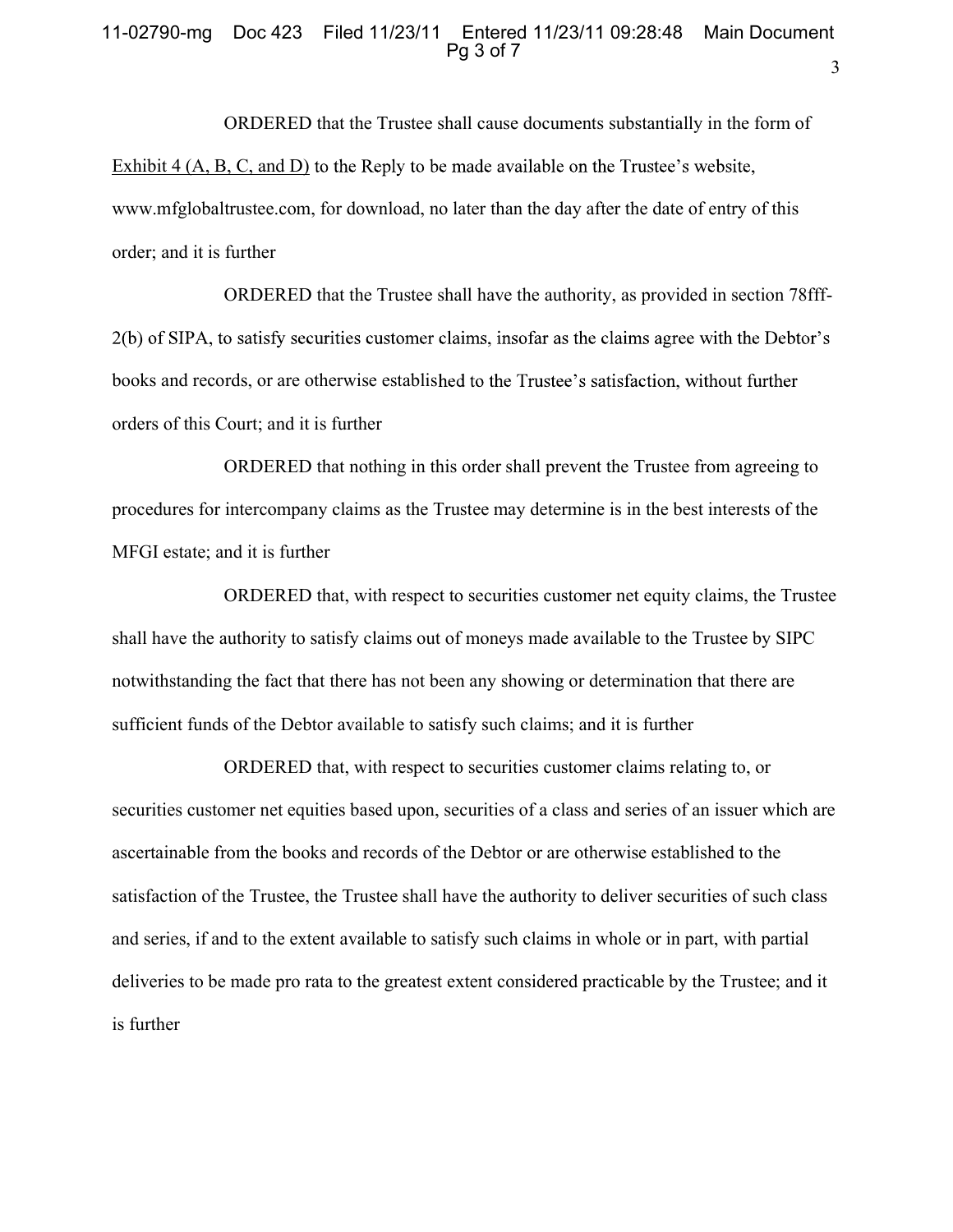#### 4 11-02790-mg Doc 423 Filed 11/23/11 Entered 11/23/11 09:28:48 Main Document  $Pq 4 of 7$

ORDERED that the Trustee shall implement the procedures prescribed in 17

C.F.R. § 190.08 for allocation and distribution of commodity futures customer property, to

satisfy commodity futures customer claims, insofar as the claims agree with the Debtor's books

and records, or are otherwise established to the Trustee's satisfaction; and it is further

ORDERED that the Trustee shall use the following procedure for those securities

customer claims, as defined in SIPA, and commodity futures customer claims, as defined in the

Commodity Broker Liquidation Provisions and the Part 190 Regulations, which are not allowed

as filed:

- a. The Trustee will notify the claimant that the Trustee has determined that the claimant's claim has been disallowed in whole or in part or has otherwise not been approved for satisfaction as filed. Notification shall be in a form similar to the Notice of Determination of Claim, attached as Exhibit 4 (D) to the Reply.
- b. The claimant shall file a written opposition to the Trustee's determination in accordance with the with Trustee's instructions included the determination. The claimant shall file the written opposition with the Bankruptcy Court in accordance with local rules, and serve upon the Trustee's counsel, Hughes Hubbard & Reed LLP, One Battery Park Plaza, New York, NY 10004, Attention: MFGI Hearing Request, within thirty days of the date on which the Trustee mailed his determination. The request shall include: (i) the claim number; (ii) a detailed statement of the reasons for the claimant's objection to the Trustee's determination; (iii) copies of any document or other writing upon which the claimant relies; and (iv) mailing, phone, and email contact information for the claimant.
- c. The Trustee shall, within 120 days of the date on which the claimant filed a written opposition to the Trustee's determination, use his best effort to move the Court to set a time and date for a status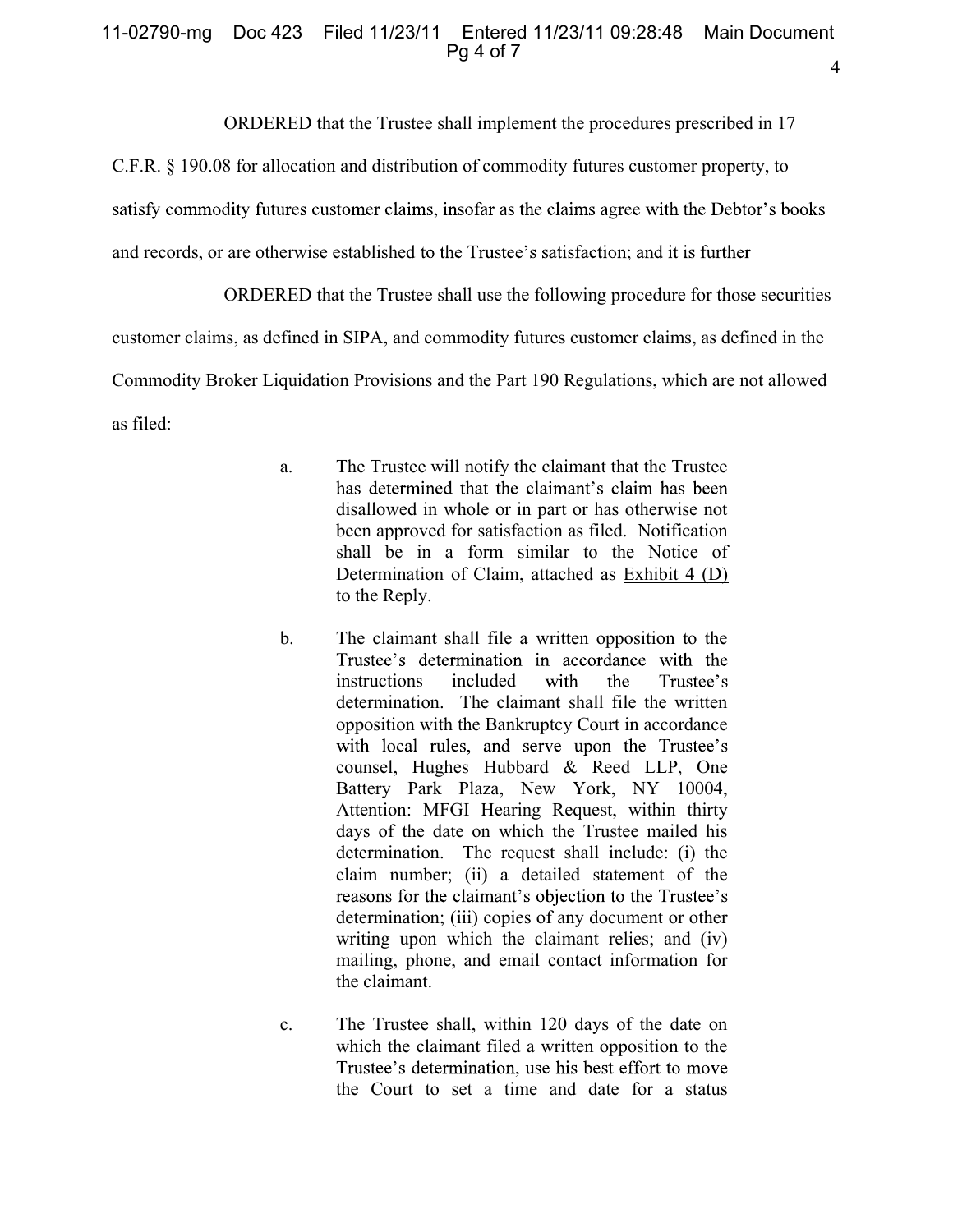conference regarding the claim determination dispute or to move to uphold his determination of the claim. The Trustee shall, upon his motion to uphold the determination, ask the Court to set a time and date for a hearing and shall notify the claimant in writing of the time, date and place of the hearing. If within 120 days of the date that the claimant filed a written opposition, the Trustee does not either (i) request a status conference, or (ii) file a motion to uphold the determination, the claimant may then move the Court to set a time and date for a hearing on the claim determination dispute. Notwithstanding the procedures outlined herein, the claimant and the Trustee may stipulate to informally resolve their dispute and/or any extensions of any of the foregoing timeframes without further leave of the Court. Moreover, for avoidance of doubt, nothing in these procedures shall preclude the Trustee from moving the Court earlier.

- d. If a claimant is aggrieved by the determination of the Trustee, the claimant, upon the Trustee's motion to uphold such determination, or-if the Trustee fails to timely move for a status conference or to uphold his determination, as set forth in subsection (c) above—upon the claimant's motion for a hearing, shall be afforded the opportunity to have the matter heard by the Court as a contested matter under Rule 9014 of the Bankruptcy Rules. Prior to the Trustee's filing of a motion to uphold his<br>determination, or the claimant's allowed motion for a hearing, no discovery or other motion practice shall occur regarding the Trustee's determination of claim or facts giving rise to such determination, absent prior Court approval.
- e. If a claimant fails to file a written opposition within thirty days of the mailing of the Trustee's determination in accordance with the procedures<br>established by this Court's Order, or if the claimant fails to appear at a scheduled hearing, then the Trustee's determination shall be final.

ORDERED that the Trustee shall have the authority to compromise and settle any

customer claim at any time, as appropriate, without further order of this Court and all parties to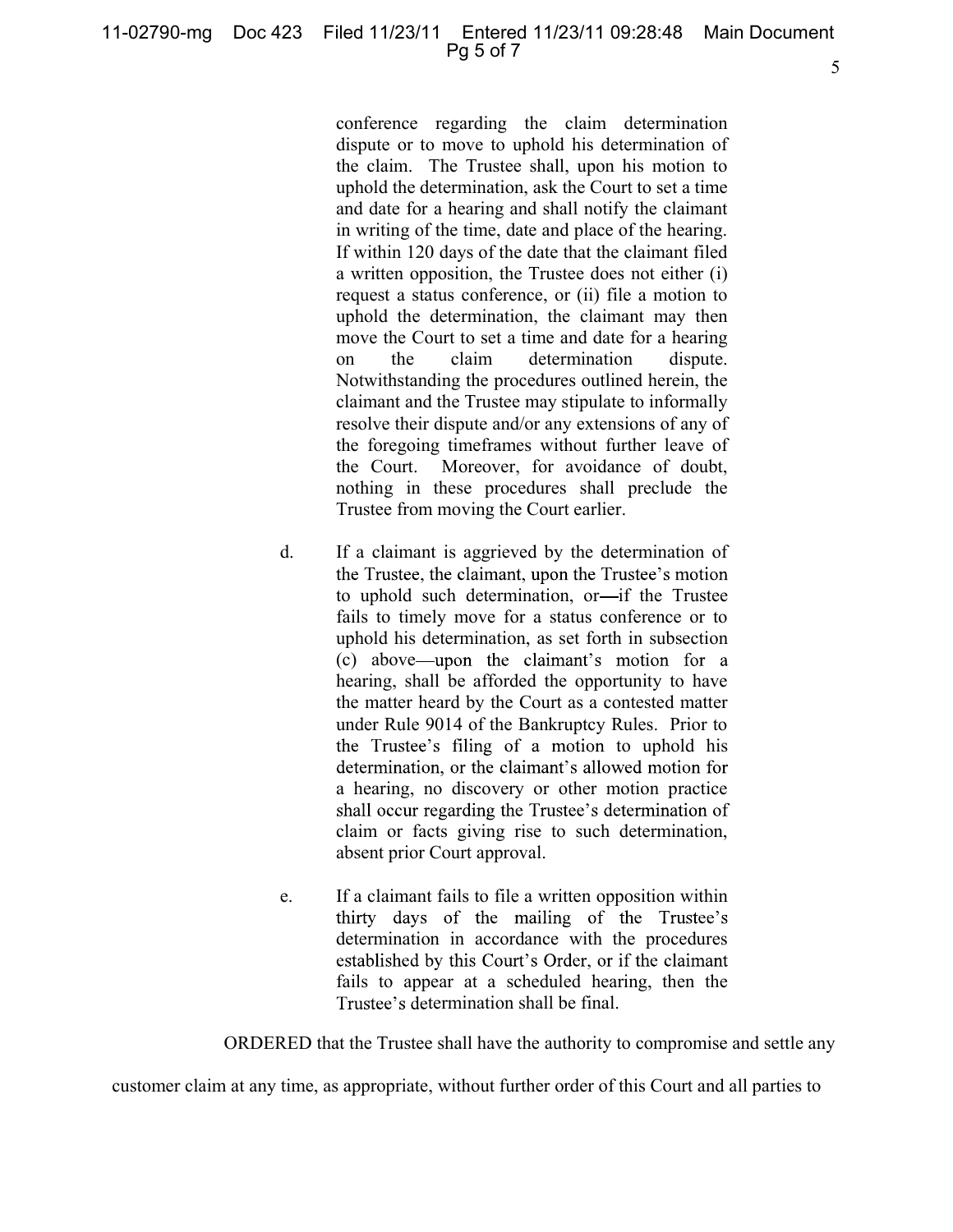### 6 11-02790-mg Doc 423 Filed 11/23/11 Entered 11/23/11 09:28:48 Main Document Pq 6 of 7

this proceeding are directed to cooperate with the Trustee to the maximum extent possible to achieve swift resolution of claims where possible; and it is further

ORDERED that any claim of a securities customer for net equity under SIPA which is received by the Trustee after the expiration of a sixty-day time period beginning on the date of publication of the Notice of Commencement need not be paid or satisfied in whole or in part out of customer property, and, to the extent such claim is satisfied from monies advanced by SIPC, it shall be satisfied in cash or securities (or both) as the Trustee determines is most economical to the estate; and it is further

ORDERED that based on the December 2, 2011 mailing date for the Notice of Commencement, the bar date for the claims of commodity futures customers is January 31, 2012, the bar date for receiving the maximum possible protection for securities customer claims under SIPA is January 31, 2012, and the bar date for all claims is June 2,  $2012$ ; and it is further

ORDERED that claims against the Debtor in this proceeding shall be filed with the Trustee electronically online at www.mfglobaltrustee.com, or sent to the Trustee via certified mail, return receipt requested, through the Trustee's claims agent, Epiq Bankruptcy Solutions, LLC at: (i) for delivery via first class mail, MF Global Inc. Claims Processing Center, c/o Epiq Bankruptcy Solutions, LLC, P.O. Box 3656, Portland, OR 97208-3656; or (ii) for delivery via overnight courier or hand delivery, MF Global Inc. Claims Processing Center, c/o Epiq Bankruptcy Solutions, LLC, 10300 SW Allen Blvd., Beaverton, OR 97005; and it is further

 $\overline{a}$ 

<sup>2.</sup> For the avoidance of doubt, even if the mailing of the Notice of Commencement and related claims filing information occurs prior to December 2, 2011, the January 31, 2012 and June 2, 2012 bar dates So Ordered by the Court will remain in full force and effect.